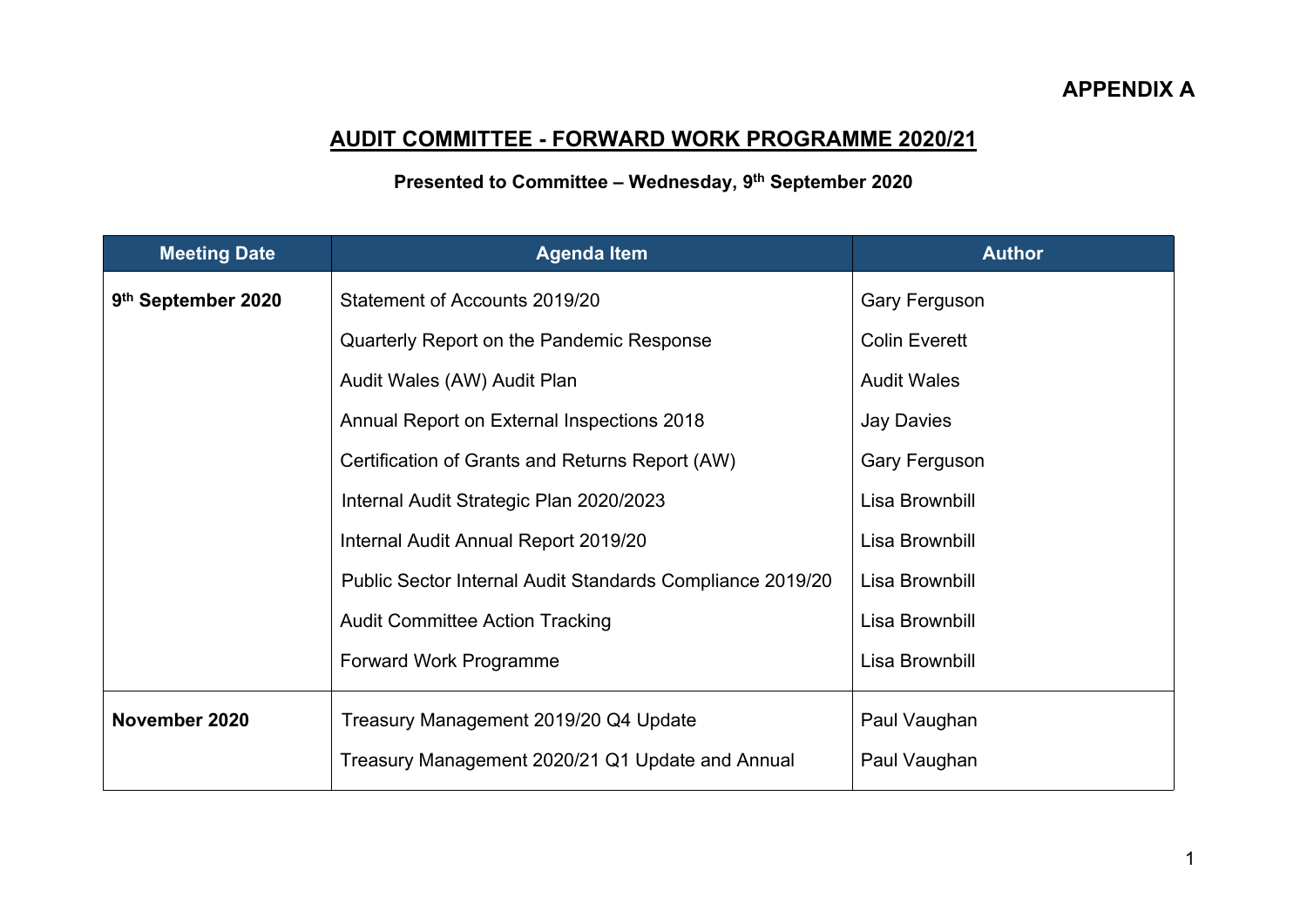| <b>Meeting Date</b> | <b>Agenda Item</b>                                            | <b>Author</b>                         |
|---------------------|---------------------------------------------------------------|---------------------------------------|
|                     | Report 2019/20 and Mid-Year report                            |                                       |
|                     | Risk Management update 2020/21 and Mid-Year report            | <b>Jay Davies</b>                     |
|                     | Annual Improvement Report (AW) (2019/20)                      | <b>Jay Davies</b>                     |
|                     | School Reserves - Annual Report on School Balances            | <b>Claire Homard / Lucy Morris</b>    |
|                     | <b>Audit Committee Annual Report</b>                          | Cllr Chris Dolphin / Lisa Brownbill   |
|                     | Approach to 2020/21 AGS with Member involvement               | <b>Robert Robins / Lisa Brownbill</b> |
|                     | <b>Asset Disposals and Capital Receipts</b>                   | <b>Neal Cockerton</b>                 |
|                     | <b>Grant Claim Certification</b>                              | <b>Gary Ferguson</b>                  |
|                     | Internal Audit Progress Report 2020/21                        | Lisa Brownbill                        |
|                     | <b>Audit Committee Action Tracking</b>                        | Lisa Brownbill                        |
|                     | <b>Forward Work Programme</b>                                 | Lisa Brownbill                        |
|                     | Private Meeting (AW and Internal Audit)                       | Lisa Brownbill                        |
| January 2021        | Quarterly Report on the Pandemic Response                     | <b>Colin Everett</b>                  |
|                     | Treasury Management 2020/21 Q3 Update and 2021/22<br>Strategy | Paul Vaughan                          |
|                     | <b>Code of Corporate Governance</b>                           | Lisa Brownbill                        |
|                     | <b>Financial Procedural Rules (Biennial)</b>                  | Gary Ferguson / Sara Dulson           |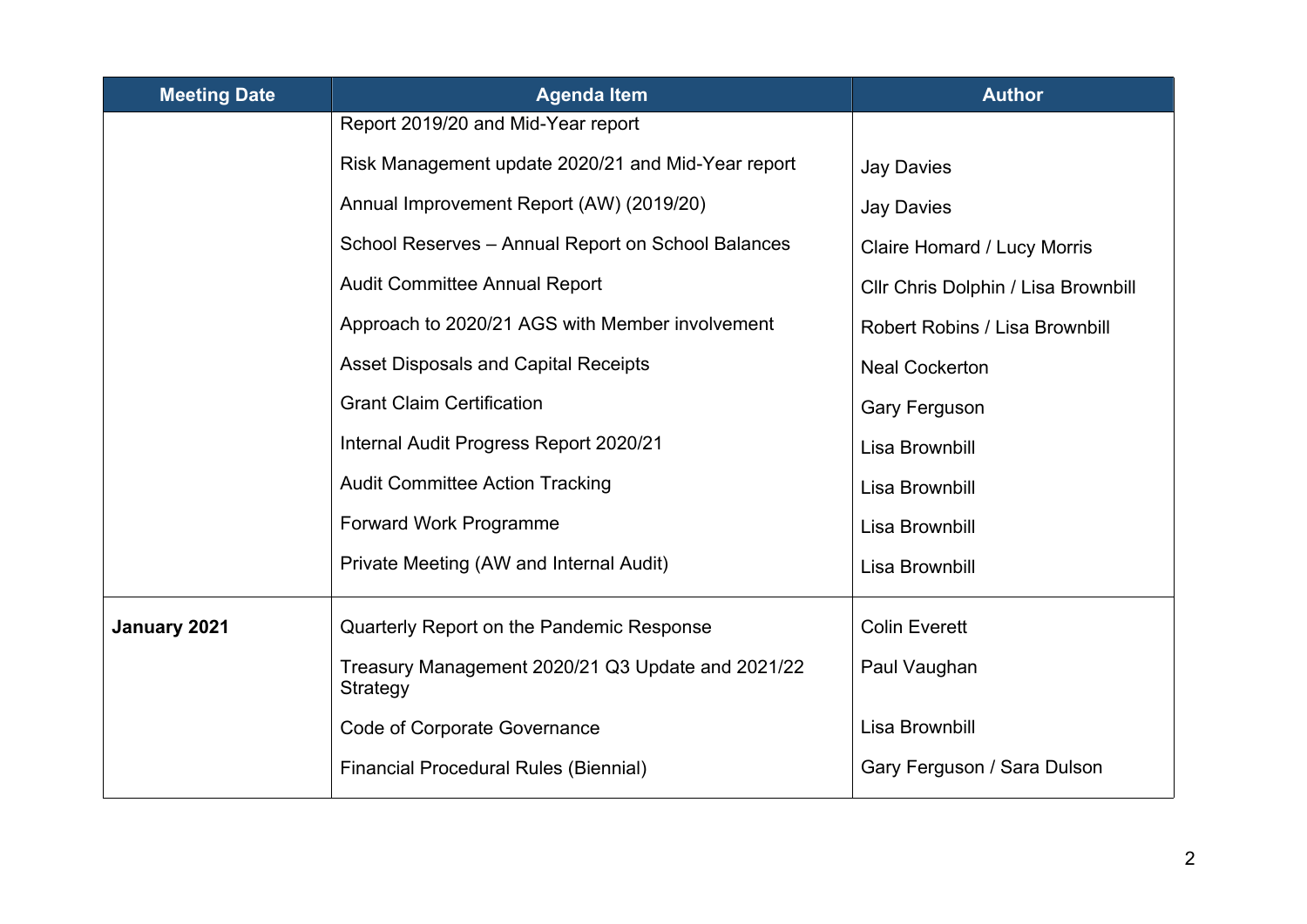| <b>Meeting Date</b> | <b>Agenda Item</b>                                        | <b>Author</b>        |
|---------------------|-----------------------------------------------------------|----------------------|
|                     | <b>Annual Audit Letter</b>                                | <b>Gary Ferguson</b> |
|                     | <b>Audit Charter</b>                                      | Lisa Brownbill       |
|                     | Internal Audit Progress Report 2020/21                    | Lisa Brownbill       |
|                     | <b>Audit Committee Action Tracking</b>                    | Lisa Brownbill       |
|                     | <b>Forward Work Programme</b>                             | Lisa Brownbill       |
| <b>March 2021</b>   | Quarterly Report on the Pandemic Response                 | <b>Colin Everett</b> |
|                     | Treasury Management 2020/21 Q4 Update                     | Paul Vaughan         |
|                     | <b>Risk Management Update</b>                             | <b>Jay Davies</b>    |
|                     | Audit Plan (AW)                                           | <b>Audit Wales</b>   |
|                     | Annual Report on External Inspections 2019                | <b>Jay Davies</b>    |
|                     | Certification of Grants and Returns Report (WAO)          | <b>Gary Ferguson</b> |
|                     | Internal Audit Strategic Plan 2021/2024                   | Lisa Brownbill       |
|                     | Public Sector Internal Audit Standards Compliance 2020/21 | Lisa Brownbill       |
|                     | Internal Audit Progress Report 2020/21                    | Lisa Brownbill       |
|                     | <b>Audit Committee Action Tracking</b>                    | Lisa Brownbill       |
|                     | <b>Forward Work Programme</b>                             | Lisa Brownbill       |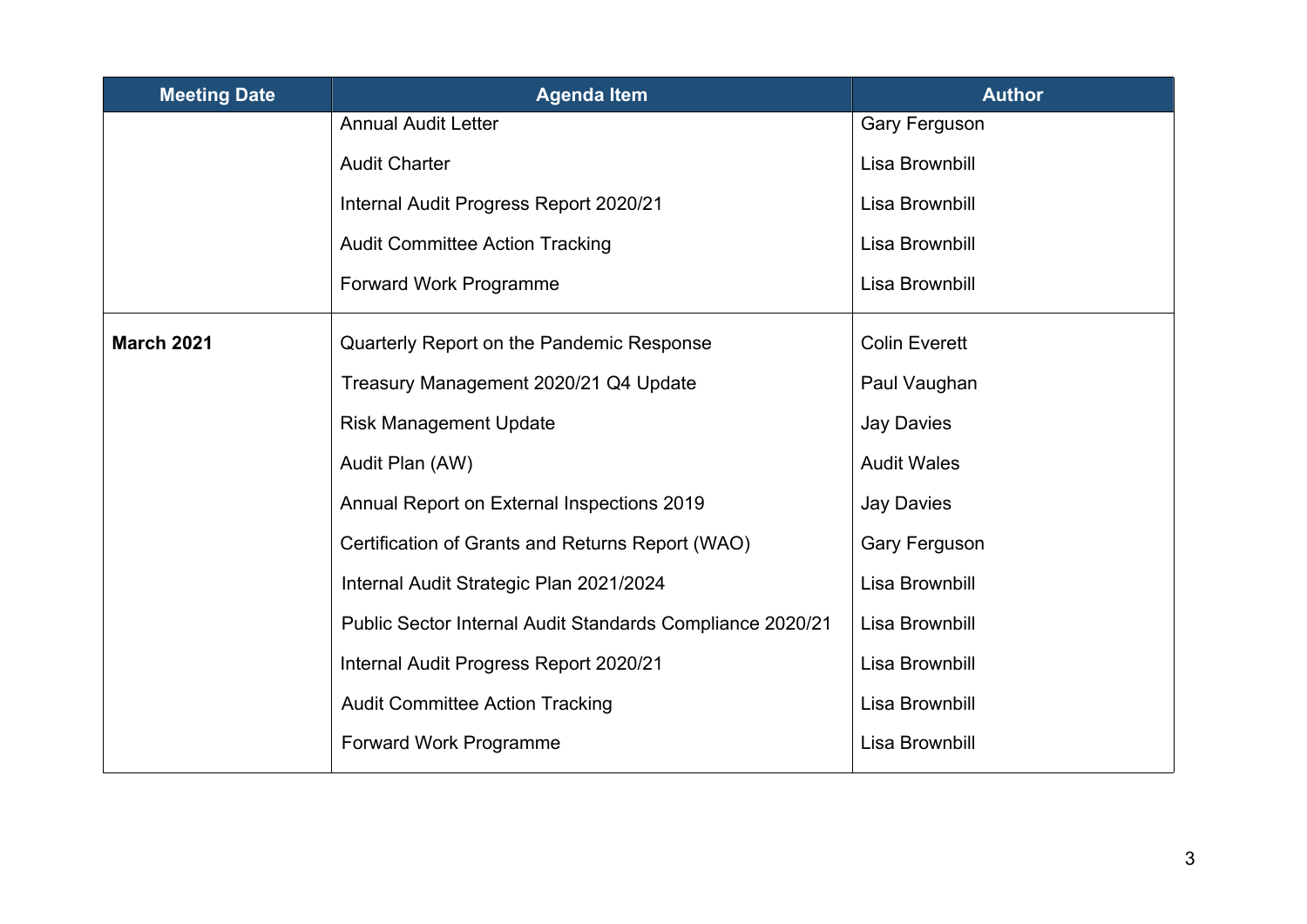| <b>Meeting Date</b> | <b>Agenda Item</b>                                                            | <b>Author</b>     |
|---------------------|-------------------------------------------------------------------------------|-------------------|
|                     | Private Meeting (AW and Internal Audit)                                       | Lisa Brownbill    |
| <b>June 2021</b>    | <b>Draft Annual Governance Statement</b>                                      | Lisa Brownbill    |
|                     | Internal Audit Annual Report 2020/21                                          | Lisa Brownbill    |
|                     | Internal Audit Progress Report 2020/21                                        | Lisa Brownbill    |
|                     | <b>Audit Charter</b>                                                          | Lisa Brownbill    |
|                     | <b>Audit Committee Action Tracking</b>                                        | Lisa Brownbill    |
|                     | <b>Forward Work Programme</b>                                                 | Lisa Brownbill    |
| <b>July 2021</b>    | Treasury Management 2021/22 Q1 Update and Annual<br>Report 2020/21            | Paul Vaughan      |
|                     | Supplementary Financial Information to Draft Statement of<br>Accounts 2020/21 | Paul Vaughan      |
|                     | Risk Management update 2021/22                                                | <b>Jay Davies</b> |

## **Biennial Reviews**

| <b>Meeting Date</b> | <b>Agenda Item</b>                                       | <b>Author</b>  |
|---------------------|----------------------------------------------------------|----------------|
| January 2021        | Anti-Fraud and Corruption Strategy & Fraud Response Plan | Lisa Brownbill |